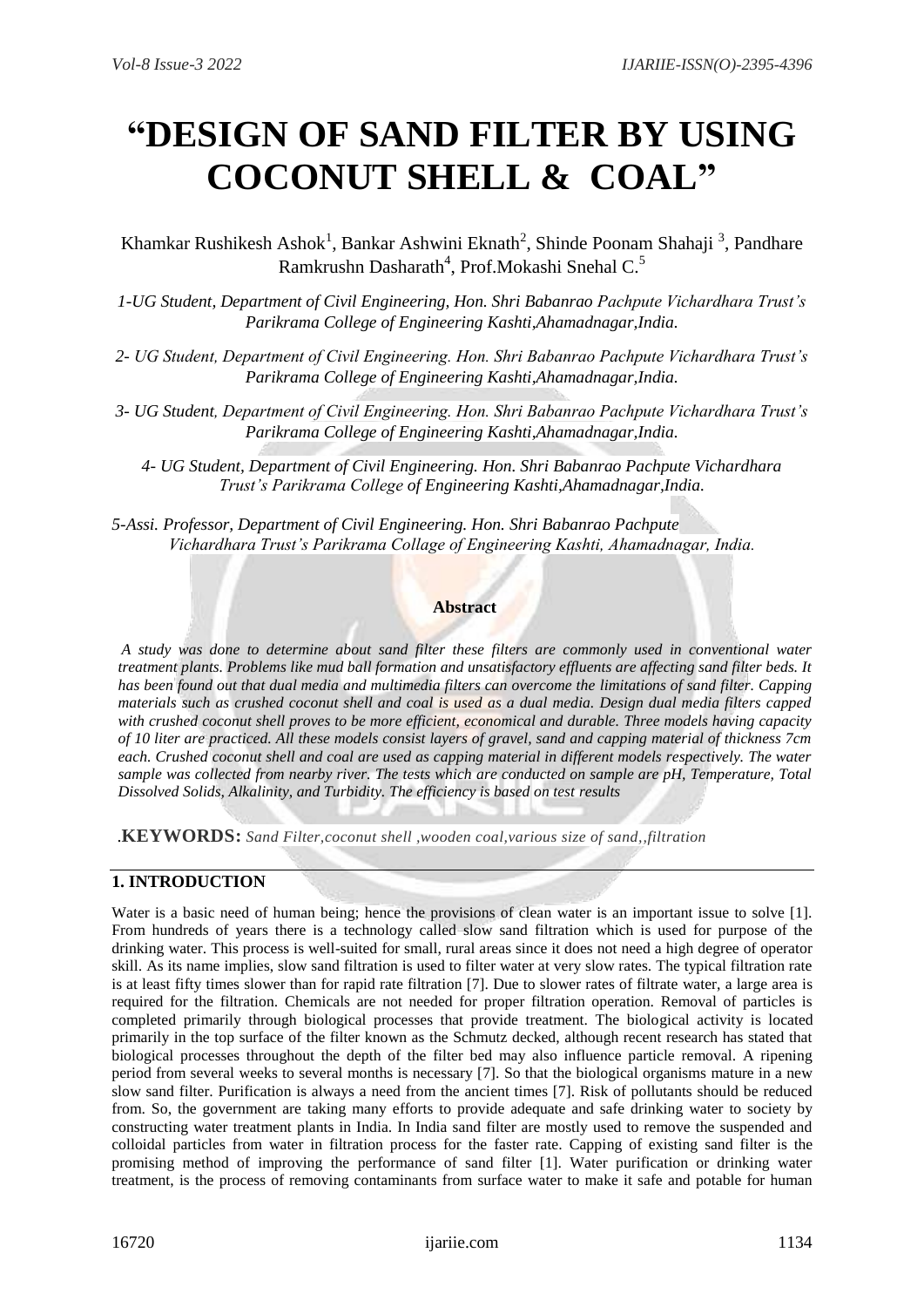consumption. We all know that access to clean, fresh water is fundamental to our health and well-being. Most water filters remove harmful Chemicals and bacteria which if consumed can cause diseases.

#### **2. Objective of the Project**

- To construct, design and test the model of slow sand filter capped with coconut shell and slow sand filter capped with coal.
- To compare the performance of slow sand filter capped with coconut shell and slow sand filter capped with coal on the basis of quality of effluent produced which is measured in terms of parameters such as pH, total dissolved solids, alkalinity, hardness, chlorides and turbidity.
- To study and design a sand filter for the removal of pathogen and suspended solids from water using coconut shells, anthracite coal, river sand and gravel for rural area.
- To improve water quality and reduce the cost of providing the clean water and improve ecosystem by maintaining water quality to acceptable levels.
- $\bullet$

#### **3. Materials and Methodology**

In this Paper testing facility, experimental procedures and experimental programs are included. Design of experimental setup is done based on the basic design of sand filter.

#### **A ) Material Specification**

The materials used for filters are gravel, sand, coconut shell and coal.

- 1) Gravel Gravel which retained on 4.75mm has been used as supporting media for sand layer [3]. The depth of gravel layer in the filtration units is 20cm. Gravel was washed and ovendried thoroughly before using as the supporting filter media layer [3]. 2)
- 3) Sand River sand having uniformity co-efficient 1.7 and effective size 0.60mm is used as filter material [3]. Sand was washed with clean, sun dried and oven dried before using as filter media. The depth of sand layer maintained in the filtration unit is 7cm
- 4) .Coal The burned wooden coal is used as capping material above sand layer. The depth of coal layer maintained in the filtration unit is 7cm. The coal is washed and the blackness of the coal is removed and then placed in filter. The strong quality of coal is to decolorize and remove taste from water. With an abundance of larger pores, it attracts certain dissolved chemicals and removes larger particulates. Wastewater treatment plants use it to filter water, while the food industry often uses it to decolorize juices, liquors and other products. Coal is a natural and nontoxic material. The charcoal not only removes impurities it also adds some important minerals such as calcium, magnesium and iron to improve the water quality.

#### **B. Design of Model**

We will prepare three models of filters which will have cylindrical shape. The first model will have gravel as a base material, sand as filter media above it and capping of coconut shell at the top. The second model will also contain gravel as a base material but the coal will be used as a capping material between gravel and sand. The third model will again contain gravel as a base material and coal and coconut will be used as a capping material between gravel and sand. All three models will have storage of same capacity and an outlet. So basically, all three models will contain layers of gravel, sand, coconut shells and coal and has drainage attached between top part and bottom i.e. storage. The capacity of the filter is 40 liter in which top part has 30-liter capacity and the storage has 10-liter capacity overall diameter of the filter is 27cm.

experimental setup of slow sand filter with coconut capping and coal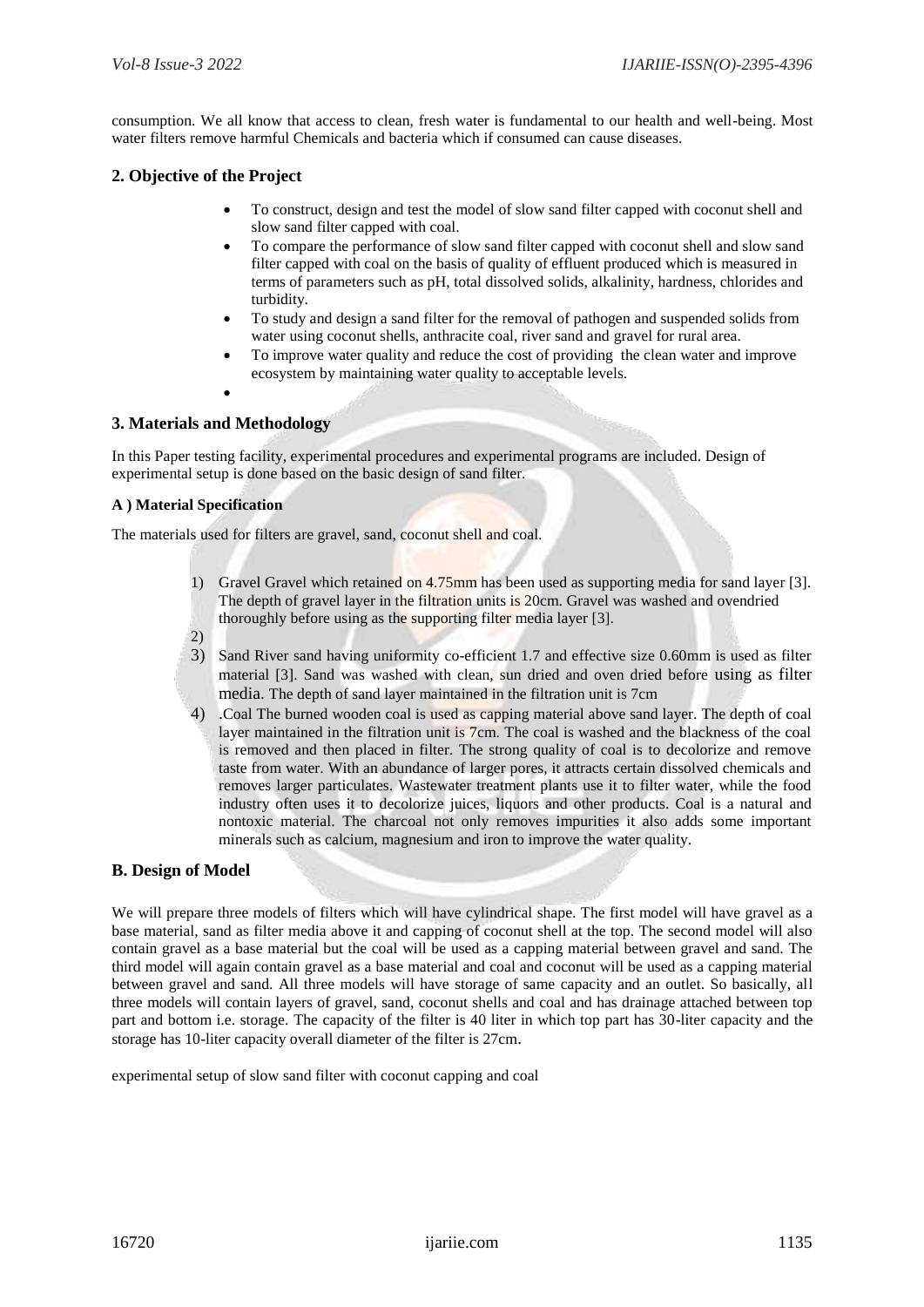

**Fig.2** Experimental set up of Slow sand filters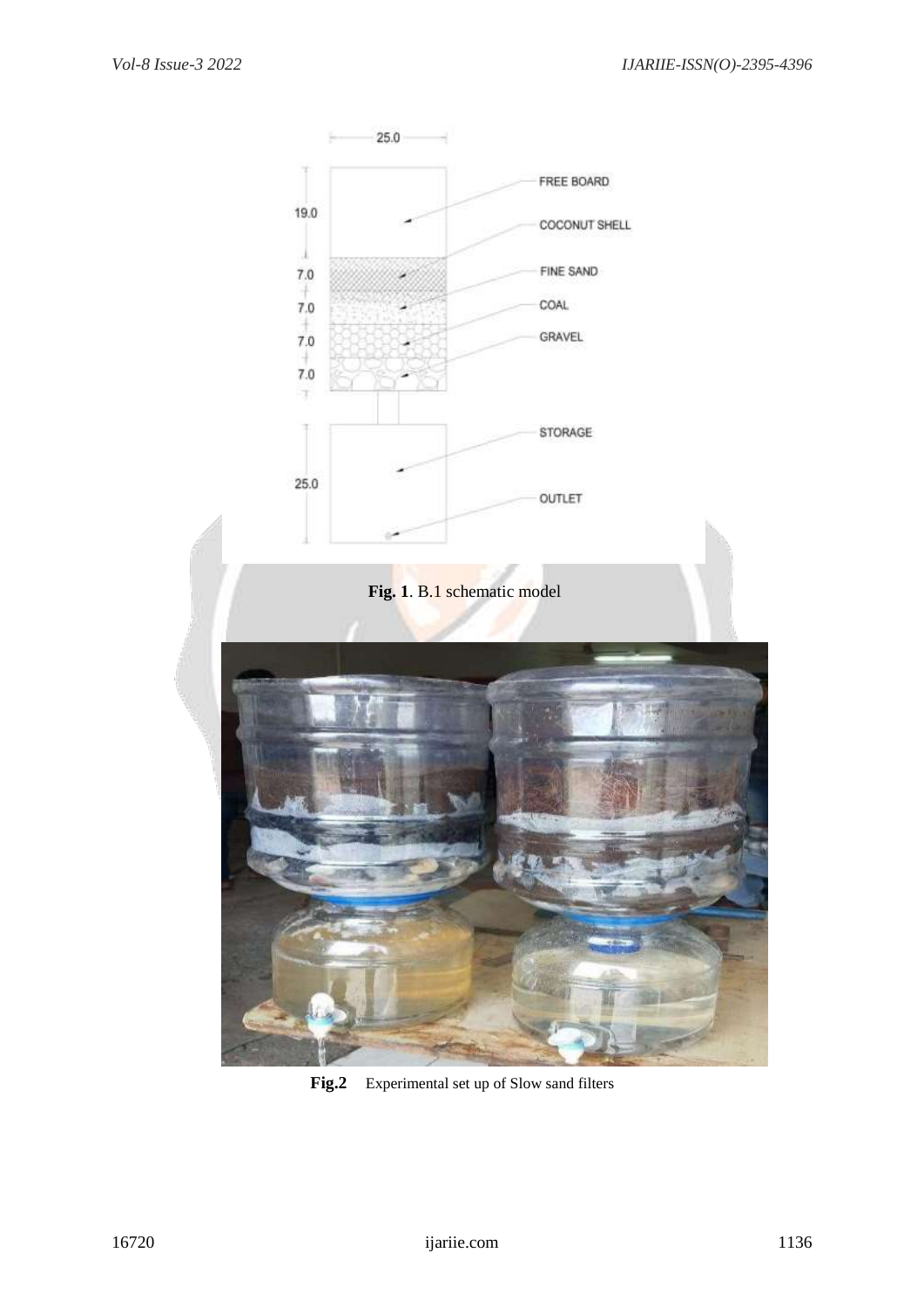## **C. Methodology**

In this section, testing facilities, experimental procedures and experimental programs are included. Design of experimental set up is done based on the basic design of slow sand filtration. As per the literature review the design for set-up is done. The following procedure was adopted for conducting the test:

1. Filter layer consisting of gravel bed of 7 cm thickness, sand layer of 7cm thickness and coconut shell layer of 7cm thickness was spread in the filter unit.

2. The water obtained from the lake was stored in a large container for a detention period of about 3-4 hours.

3. Influent water is fed into the filter with the help of a collector of 10 liters capacity has been placed well above the filter unit.

4. A head of water above the filter media in the filtration unit of 19cm was maintained throughout the test period. The raw water was fed to filtration unit continuously through dispenser placed above the filtration unit. \

5. Influent and effluent samples were taken at a frequency of every 2 hours. These samples are tested for pH and turbidity. The experiment has been carried out up to 24 hours.

## **4.Experimental Work**

Following test are conducted on water sample

- Temperature Test
- pH Test
- Turbidity Test
- Total Dissolved Solids
- Hardness Test

#### **5.LITERATURE REVIEW**

- Teena Ann Thomas and K. Mophin Kani. Slow sand filtration is a technology that has been used for potable water filtration for hundreds of years. It is a process well-suited for small, rural communities since it does not require a high degree of operator skill. As its name is, SSF is used to filter water. This water filtrates at very slow rate. It is observed that the typical filtration rate is at least fifty times slower. Due to this slow rate of filtration, a large land area is required for the filtration basins. There is no need of chemical required for proper filtration operation. Removal of particles is completed primarily through biological processes. These also provide treatment. The biological activity is located primarily in the top surface of the filter known as the "schmutzdecke," Recent studies has stated these biological processes throughout the depth of the filter bed may also influence removal of particle. A "ripening" period from several weeks to several months is necessary for the biological organisms to mature in a new slow sand filter.
- Mah, PFRA Canada-Saskatchewan Agri-Food Innovation Fund (AFIF). June 2001. Slow sand filtration has been used successfully in Europe since the early 1900s, and is still a popular method of treating municipal water supplies. Research, and other observations, show that slow sand filtration can effectively remove cysts and coli form bacteria from raw water, and is an innovative, cost effective, low maintenance treatment process. This system works best as part of a multi-barrier treatment approach. A slow sand filter is comprised of a bed of graded sand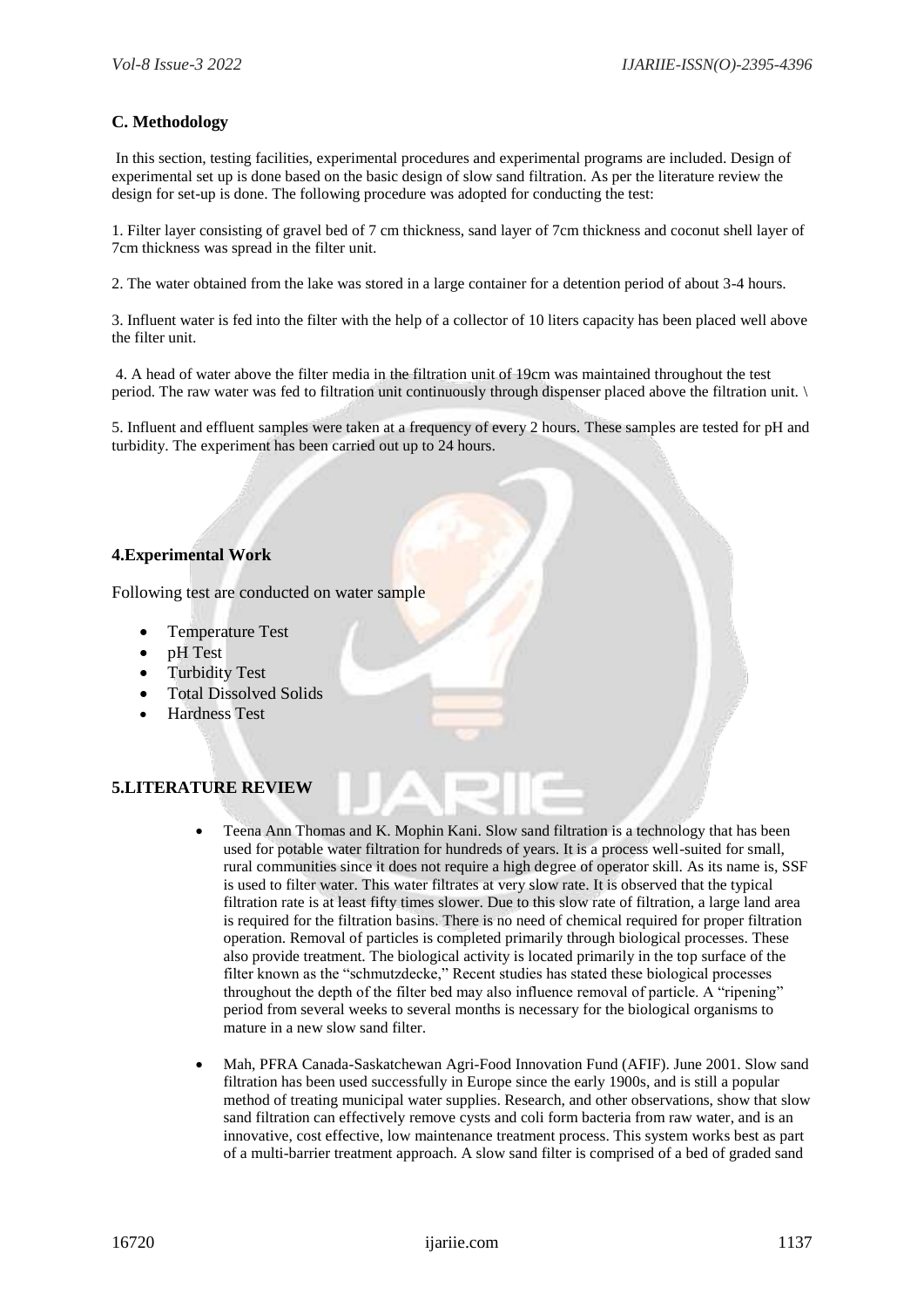which is supported by a layer of gravel. This filter media is confined in a box with openings at both ends m allowing water to flow in and out, while operating on a top

- down, gravity basis. The filtration process a form of natural, biological water treatment is used to remove solids, precipitates, turbidity (muddiness) and in some cases bacterial particles that produce bad taste and odour. Slow sand filtration is well-suited to treat farm water supplies that have reasonable raw water quality
- $\bullet$  Sudhir Kapgate, Amol G. Gore, Gaurao S. Kale, Sagar I. Wanjar, Kunal P. Wanode, Rushikesh B. Balpande. Rainwater is an important source to feed the groundwater aquifer, which is done directly or by harvesting and recharging. Purification is always a need from the ancient age of civilization. So the central and state government are taking effort to provide adequate and safe drinking water to society by constructing water treatment plants in India. In India sand filter are mostly used to remove the suspended and colloidal particles from water in filtration process for the faster rate by setting out the different sand beds in constructing it. Designing 'Dual media filter capped with crushed coconut shells' proves to be more efficient, economical and durable
- $\bullet$  Abdol Majid Fadaei Department of Environmental Health Engineering, School of Health, Shahrekord University of Medical Sciences, Shahrekord, Iran. Access to safe drinking water has been an important national goal in rural area and other areas. Slow sand filtration (SSF) is one of the oldest water treatment processes used to produce microbiologically safe drinking water. It is shown that safe drinking water was achieved by a combination of a protected and high quality source at the initial point and maintaining quality from the initial supply (source) point through to final consumption. Our study showed efficiency of physical and biological treatment of slow sand filter was relatively desirable but, for water quality improvement it is suggested that a chemistry and microbiology lab in treatment plant be set up. Also filter washing and cleaning should be accomplished on time.

# **6**. **Conclusion**

The following conclusions can be drawn from the project study on different aspects of slow sand filtration. Slow sand filters capped with coal having better removal efficiency of Hardness, Total dissolved solids comparing with slow sand filter capped with coconut shell. Turbidity and colour removal efficiency decline. considerably with higher filtration rates, although the filtrate quality remains reasonably good. With less flow rate and the periodic replacement of filter media are the major limitations of the slow sand filters. Slow sand filters capped with coconut shell and coal **•** together have shown effective removal of turbidity, Total dissolved solids comparing with slow sand filter capped with coconut shell and slow sand filter capped with coal

#### **7.References**

[1] Ansari Mubeshshera Awaits, Pathan Needa Galib, Donde Swapnali, Siddharth, Bhosale Chaitanya, "Designing Sand Filter By Using Coconut Shell for a Village," March 2017.

[2] Sudhir Kapgate, Amol G. Gore, Gaurao S Kale, Sagar I. Wanjar, Kunal P. Wanode, "Rapid Sand Filter Using Coconut Shell as a Capping Media," in International Conference On Emanations in Modern Engineering Science & Management, ICEMESM-2018, 2018.

[3] Farjana N. Kallesh D. C, Manjunath B. L, Priyesh B. Jain, Poornima K. B, "Rapid sand filter using coconut shell" Indian research journal of engineering and technology, vol. 5, no. 4.